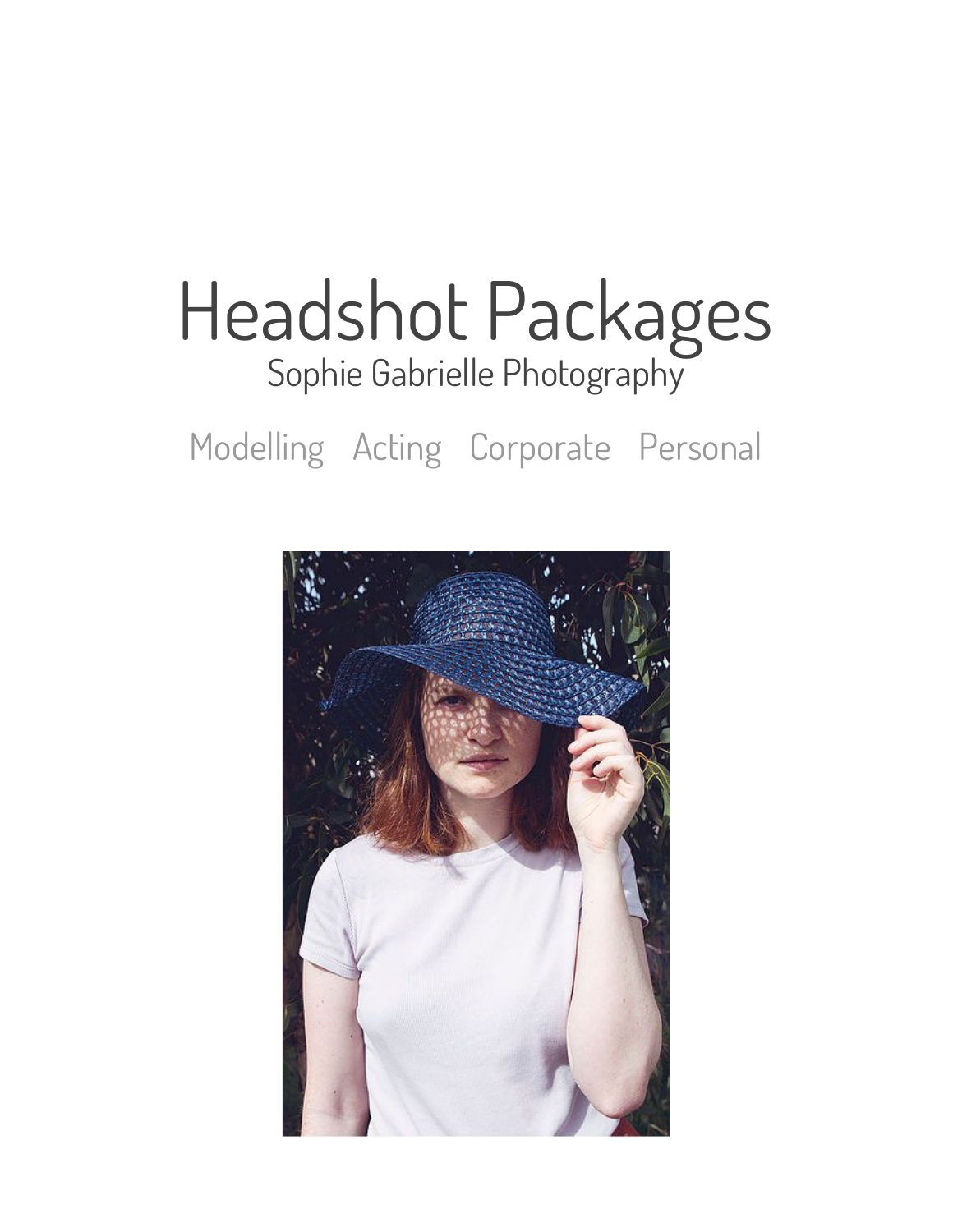## **What's Involved**

To create the best experience and headshot for our photoshoot a few things are to be prepared and discussed before we go ahead.

#### **Studio or natural/outdoor environment (or both)?**

If you have some sample images you like please send them through to me, the more the merrier.

### **How Long?**

Shooting time usually run from 45 minutes to 2 hours depending on the range of images you are after and how technical each image us. They can be extended if more looks are required.





### **What will you bring/wear?**

Simple attire works best in a headshot as it does not take away from face. I recommend bringing 2-3 outfits with basic colours eg: Black, grey and white. Necklines are an important thing to consider rounded necklines and button up shirts work best.

### **Hair and Makeup**

Hair and Makeup is not included in the packages, however I am happy to recommend or even organise someone for you with additional cost.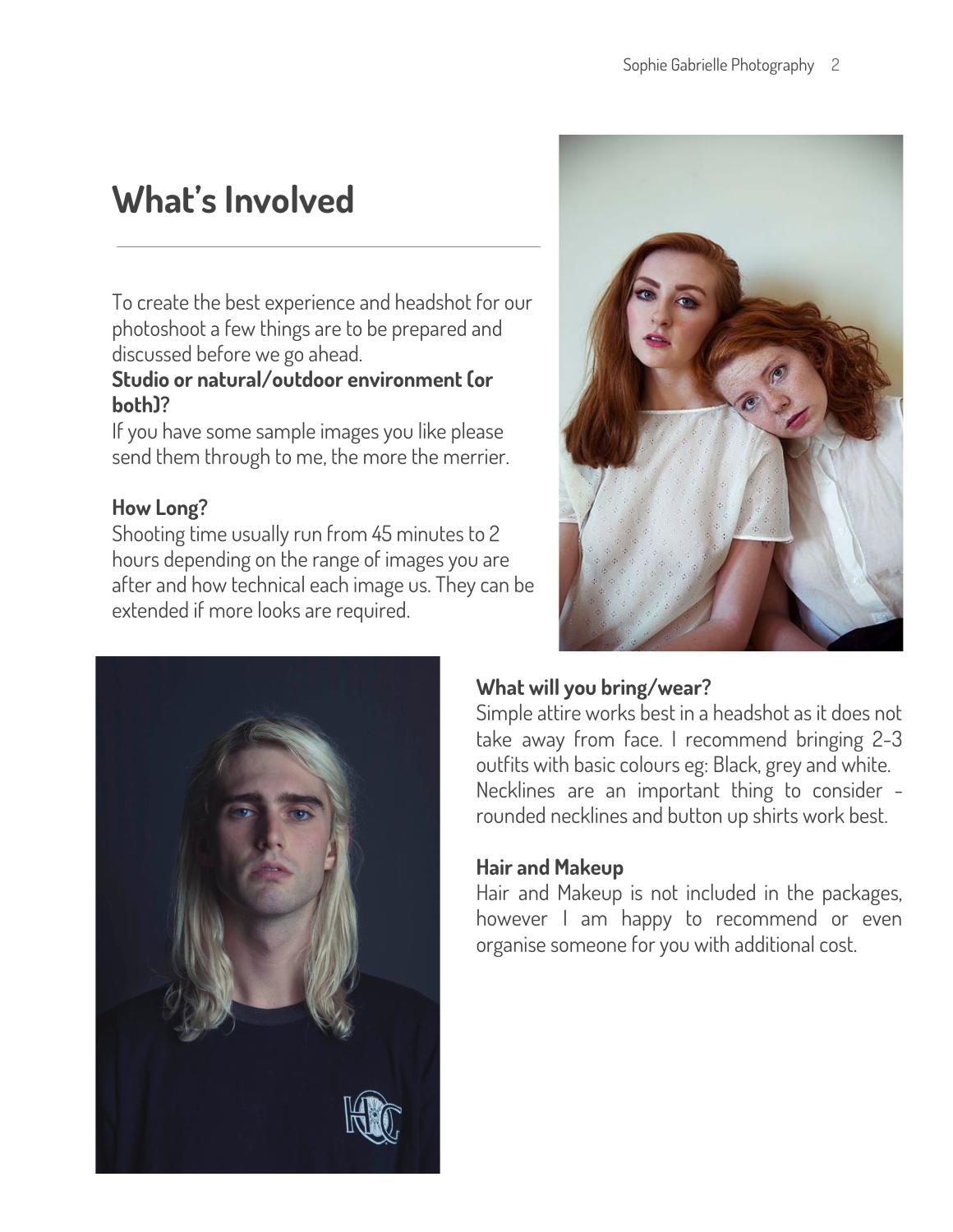

## Environmental / Outdoor

After discussing the look and feel of your image, I will advise you on the chosen location for the

image to reflect either industrial, green and leafy or cityscape ect.

On location I use natural light but do supply both a speedlight and portable studio flash to balance out shadows and background.

Please be advised that shoots may be postponed due to weather.

## Studio Photoshoots

My studio location is in South Melbourne in the Melbourne CBD. It is easily accessed by both car and public transport . I will need 2 weeks notice to book your session in the studio.

Please note studio shoots come at additional cost of \$300

Weekday: 10 am - 9 pm Weekend times 10 am - 5 pm

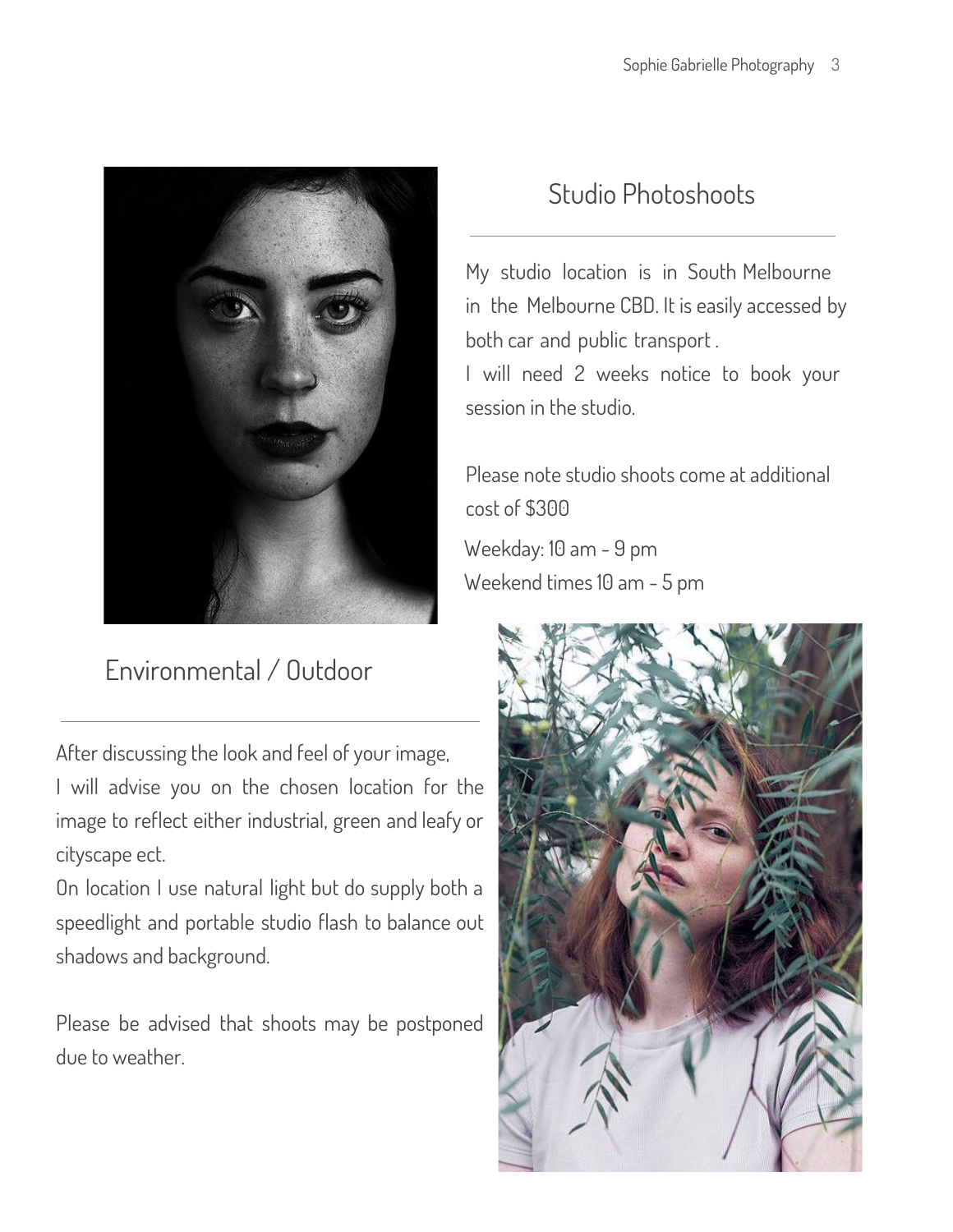## **Packages and Pricing**

#### **Package One - \$300**

- Studio\* or Location Session
- A selection of unedited images sent to you via private link for your selection of final images.
- 2 Retouched final photographs.
- Image delivered via private link which includes: Colour and black & white versions in both web and high resolution sizes.
- Images supplied within 5 days of shoot

### **Package Two - \$370**

- Studio<sup>\*</sup> or Location Session
- A selection of unedited images sent to you via private link for your selection of final images.
- 4 Retouched final photographs.
- Image delivered via private link which includes: Colour and black & white versions in both web and high resolution sizes.
- Images supplied within 5 days of shoot

## **Package Three - \$450**

- Studio<sup>\*</sup> or Location Session
- A selection of unedited images sent to you via private link for your selection of final images.
- 6 Retouched final photographs.
- Image delivered via private link which includes: Colour and black & white versions in both web and high resolution sizes.
- Images supplied within 8 days of shoot